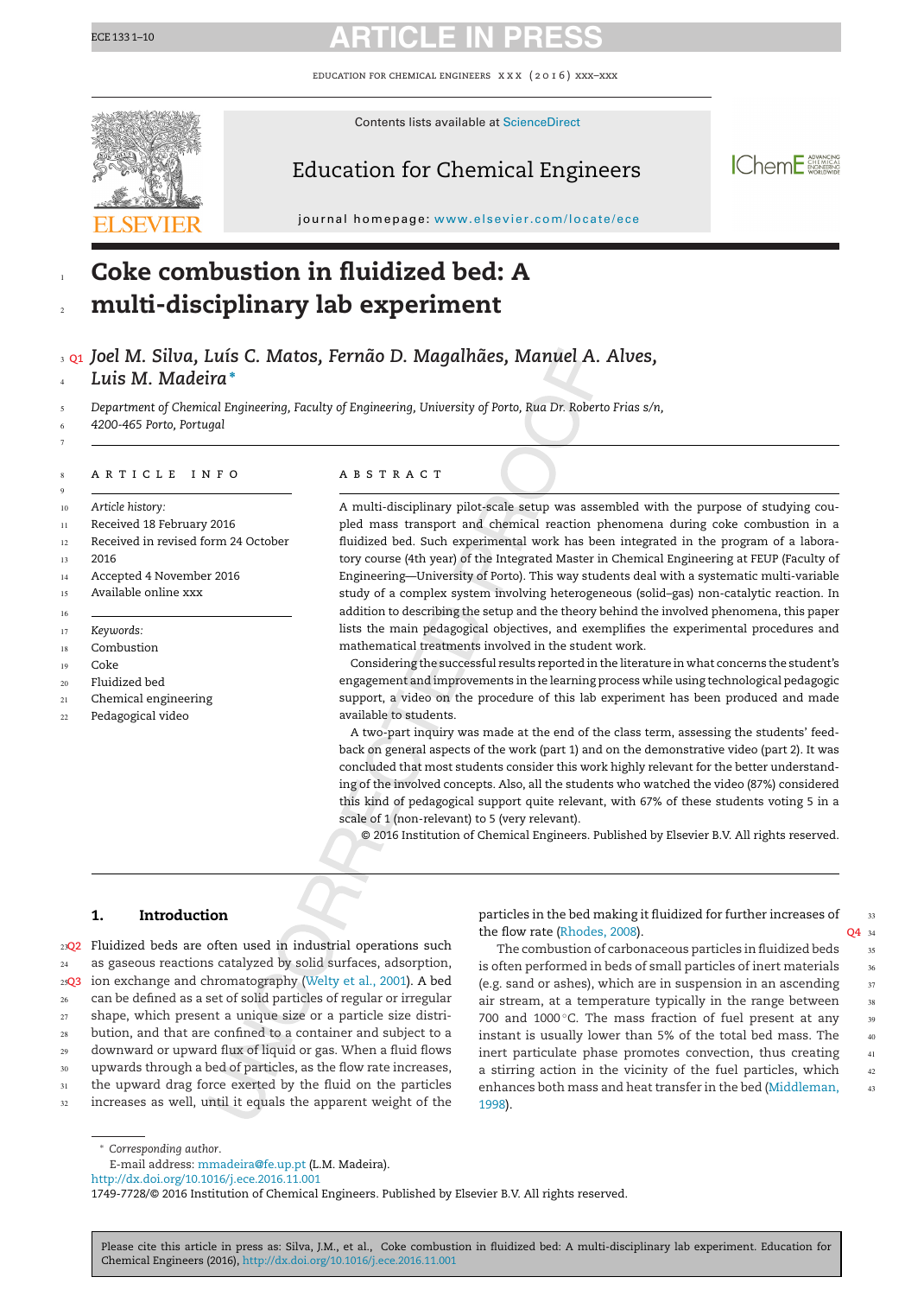### ECE <sup>133</sup> 1–10 **ARTICLE IN PRESS**

**2** EDUCATION FOR CHEMICAL ENGINEERS XXX (2016) XXX–XXX

The experimental work described here consists on operating a fluidized bed setup for coke combustion. Usually two models are used to describe the non-catalytic reaction of particles with the surrounding fluid: the progressive-conversion model and the shrinking-core model ([Levenspiel,](#page--1-0) [1999\).](#page--1-0) Taking into account the reasons presented by Levenspiel (namely the fact that it is a simple model that represents most real situations of reacting gas/solid systems), the second model is preferably used ([Levenspiel,](#page--1-0) [1999\).](#page--1-0) It considers that the process can be controlled by two mechanisms: chemical reaction at the carbon surface or oxygen diffusion toward the particle surface, in the surrounding stagnant film (cf. Fig. 1). One of the main goals of the targeted work is to determine the controlling mechanism for each specific set of tested conditions. This involves operating the setup under different temperatures and air feed flow rates, and using different particle diameters. The theory behind the controlling mechanisms is detailed in Supporting information section. Such information is provided to the students attending the course as a manual/lab protocol. From the experimentally measured histories of carbon dioxide concentration (and carbon monoxide, if produced in significant concentrations) at the reactor outlet, students can determine the coke particle conversion along time. Graphical analysis allows them to infer the nature of the controlling mechanism (chemical reaction or mass transfer), by comparing the results to theoretical curves ([Levenspiel,](#page--1-0) [1999\).](#page--1-0) The calculation of coke conversion and mass transfer coefficient (in the diffusional regime) along time, for a set of specific conditions, is also addressed in the work. Detailed supporting theory for these calculations is also presented in Supporting information. Finally, a comparison of the experimentally obtained mass transfer coefficients with the ones calculated by correlations available in the literature is also required. 44 45 46 47 48 49 50 51 52 53 54 55 56 57 58 59 60 61 62 63 64 65 66 67 68 69 70 71 72 73 74 75 76 77

Taking into account important pedagogical aspects, specifically:

- The previous fundamental theoretical framework, core in Chemical Engineering curricula and not absent to be classified as complex material by an average student;
- The lack of published works focused on lab experiments addressing the concepts illustrated herein, namely competition between mass transfer and reaction;
- The fact that students are often not fully prepared to perform the experimental work in the class since they are just aware of a text description without any visual contact with the experimental setup, and even considering that most of them do not have any idea of how the coke particles can be produced;
- The lack of published studies regarding the effects of technological pedagogical support strategies, such as video, on the Chemical Engineering education field, specifically on mass transfer phenomena with diffusion/reaction competition; and
- The pedagogical will of creation of conditions to student's proactive learning commitment and success.

The authors decided to implement this work, whose main goals are (i) to present the application of this multidisciplinary lab experiment in a laboratorial subject, and (ii) the assessment of the pedagogical effects of the curricular unit traditional elements, such as the lab protocol and teachers support, as well as non-conventional pedagogical support such as videos, on the overall student's engagement and performance. For that purpose, complementary but distinct surveys were carried out, presented in Sections [4.1](#page--1-0) (for the lab work and curricular unit) and [4.2](#page--1-0) (regarding the demonstrative videos).



Fig. 1 - Representation of the concentration profile of  $O_2$  around and inside a shrinking solid coke particle during the **reaction** between  $O<sub>2</sub>$  and coke. **Adapted from [Levenspiel](#page--1-0) [\(1999\).](#page--1-0)**

78 79

Please cite this article in press as: Silva, J.M., et al., Coke combustion in fluidized bed: A multi-disciplinary lab experiment. Education for Chemical Engineers (2016), [http://dx.doi.org/10.1016/j.ece.2016.11.001](dx.doi.org/10.1016/j.ece.2016.11.001)